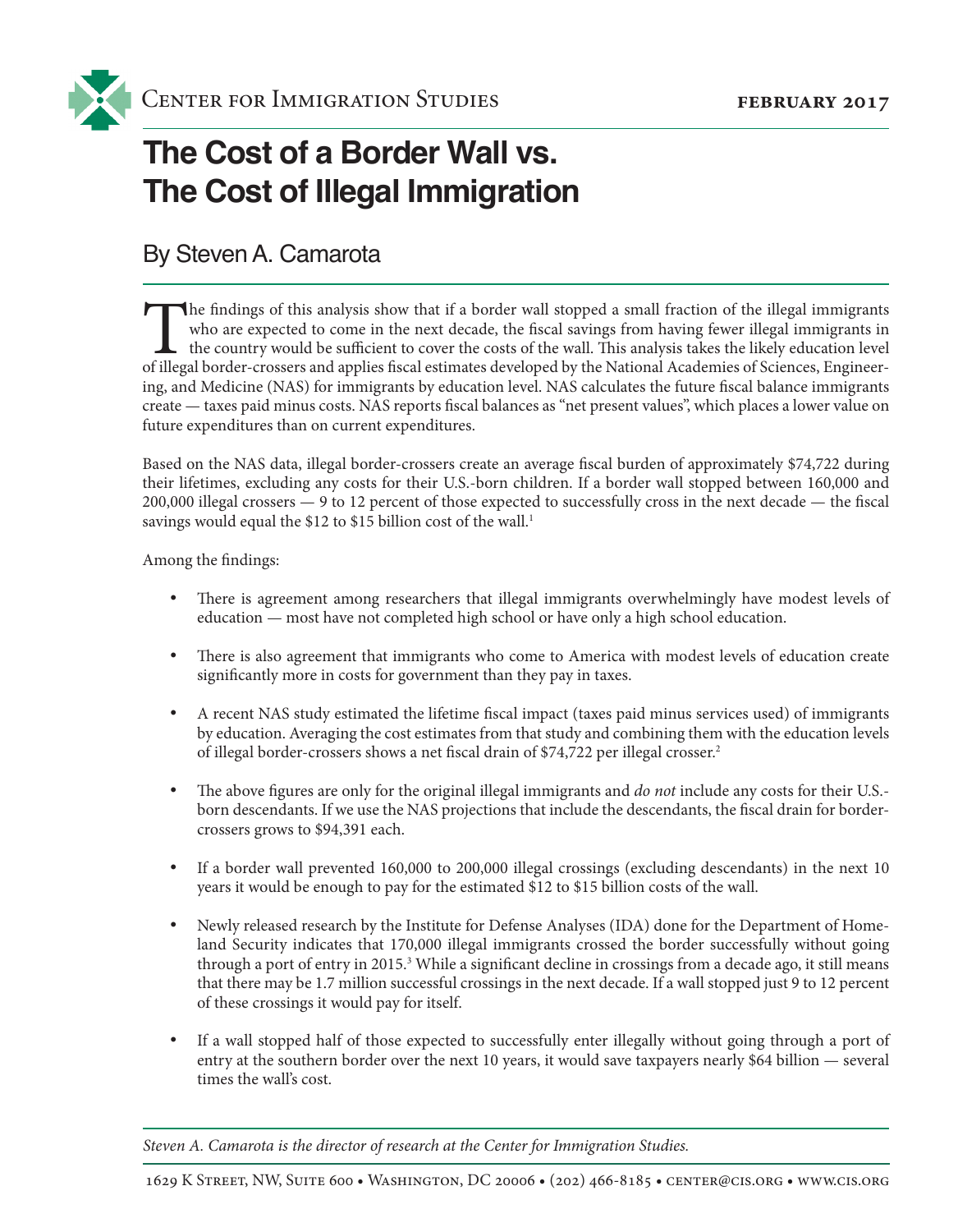### Important Caveats and Observations About These Estimates

- In addition to crossing the border surreptitiously, aliens join the illegal population primarily by overstaying a temporary visa. A southern border wall would not address this part of the illegal flow.
- A large share of the net fiscal cost of illegal immigrants is at the state and local level, not the federal level. The costs of building the wall will be borne by the federal government.
- • To create its long-term fiscal estimates for immigrants by education level, the NAS uses the concept of "net present value" (NPV). This concept, which is commonly used by economists, has the effect of reducing the size of the net fiscal drain that unskilled immigrants will create in the future. The NAS does this because costs or benefits years from now are valued less in economics relative to more immediate costs. But this means the actual net lifetime fiscal cost of illegal border-crossers, given their education levels, is possibly \$140,000 to \$150,000 each in their lifetimes if the NPV concept is not used.4

### Methodology

**The Importance of Educational Attainment.** There is a good deal of agreement among researchers that the education level of immigrants is a key factor in determining their net fiscal impact. As a recent study by the NAS states, the education level of arriving immigrants is one of the "important determinants" of their fiscal impact.5 This finding is similar to a 1997 study by NAS that also examined the fiscal impact of immigrants.<sup>6</sup> This conclusion also is mirrored by a 2013 study from the Heritage Foundation. Referring to the education level of household heads, Heritage concluded that "Well-educated households tend to be net tax contributors." But at the same time, "Poorly educated households, whether immigrant or U.S.-born, receive far more in government benefits than they pay in taxes."<sup>7</sup> My own research has come to the same conclusion.<sup>8</sup> The reason for this is straightforward: Those with modest levels of education tend to earn low wages in the modern American economy, and as a result tend to make low tax payments and often qualify for means-tested programs. The less educated are a net fiscal drain, on average, regardless of legal status or if they were born in the United States or a foreign country.

**Education Levels of Illegal Immigrants.** In terms of the educational attainment of illegal immigrants, there is a good deal of evidence that they have modest levels of education, much lower than native-born Americans or legal immigrants. The Heritage study discussed above estimated that, on average, illegal immigrants have 10 years of schooling. My own analysis for all illegal immigrants (visa overstayers and illegal border-crossers together) is that 54 percent of adults have not completed high school, 25 percent have only a high school degree, and 21 percent have education beyond high school.9 The Pew Research Center has estimated that of all adult illegal immigrants, 47 percent have not completed high school, 27 percent have only a high school education, 10 percent have some college, and 15 percent have a bachelor's degree or more.<sup>10</sup> These figures are for all illegal immigrants, including those who overstayed a temporary visa, not just illegal border-crossers.

**Education Level of Border-Crossers.** Since the border wall would by definition only impact the flow of those who cross the border illegally and not those who overstay a temporary visa or are smuggled into the country, it is necessary to estimate the education level of illegal border-crossers separately. Illegal crossers tend to be the least educated component of illegal immigration because they are mostly from Latin America and because more educated foreign nationals wishing to come to the United States can often qualify for a temporary visa, which they can then overstay.<sup>11</sup> For example, a person with few years of schooling, a low paying job, and no property in their home country is not likely to qualify for a tourist visa or other temporary visitor visa. American consulates overseas would typically deny such a person a tourist visa (B2) or business traveler visa (B1) because the assumption is that such persons may be coming to stay permanently. They are "intending immigrants" in the terminology of the consular service. This is especially true for the primary sending countries of illegal immigration, which are all developing countries.<sup>12</sup> A more educated person is much more likely to qualify for a tourist visa, or for that matter a guestworker visa or a student visa, which they can then overstay.

Because illegal border-crossers are overwhelmingly from Mexico and the rest of Latin America, we use the education level of illegal immigrants from Latin America to estimate border-crossers' education profile. My analysis of illegal immigrants from Latin America indicates that they have the following education: 57 percent, less than high school; 27 percent, high school only; 10 percent, some college or associate's degree; 4 percent, bachelor's only; and 2 percent, more than a bachelor's.13 These educational levels provide a baseline for estimating the fiscal impact of illegal crossers. However, as we will see, even if we use somewhat different estimates of education, the fiscal impact of illegal border-crossers is still large and negative.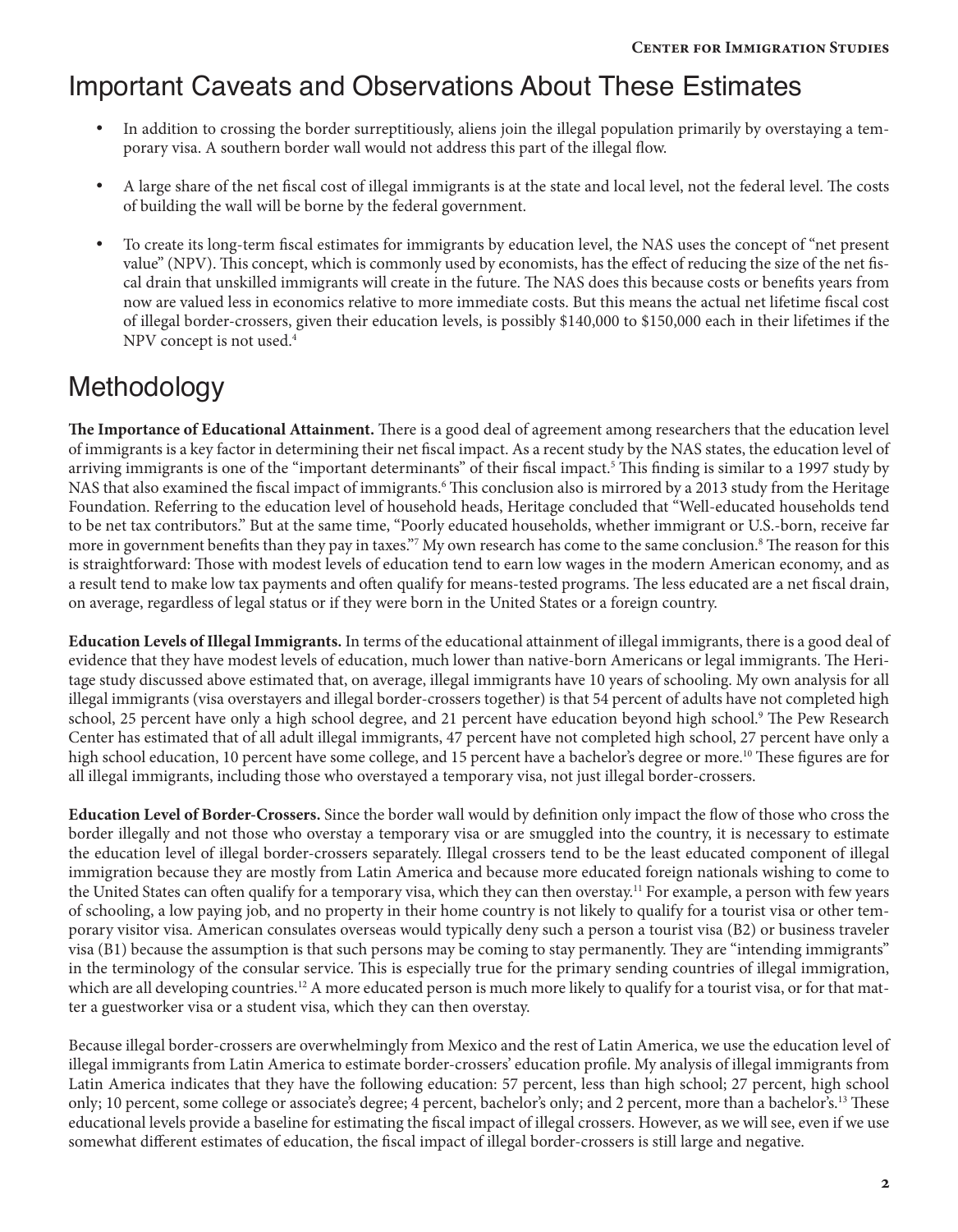#### **Center for Immigration Studies**

**Fiscal Impact by Education Level.** The 2016 NAS study mentioned above projected the lifetime fiscal impact (taxes paid minus services used) of immigrants by education. These estimates are expressed as a net present value. This is a concept used in fiscal studies to express the sum total of costs or benefits over long periods of time — in this case a lifetime. NPV represents the fiscal balance (taxes paid minus costs) if we had to spend the money today. Later in this report we discuss in more detail the concept of net present value, both its usefulness and it shortcomings.

In addition to the original immigrant, the NAS study also has separate estimates for the descendents of immigrants over 75 years.14 In this analysis we focus only on the fiscal impact of the original immigrant. The tax payments and costs created by the descendants of immigrants over 75 years are speculative, whereas the estimates for the original immigrants are more grounded in current reality. The NAS study does not report separate estimates for illegal and legal immigrants. Rather, they simply estimate tax payments and expenditures on immigrants as they appear in Census Bureau data, primarily the Current Population Survey Annual Social and Economic Supplement. As result, the education estimates from the NAS are for both legal and illegal immigrants.

The NAS fiscal projections include eight different scenarios, each with different assumptions about future spending, tax rates, and the future flow of immigrants. It is not entirely clear what set of fiscal assumptions are best, and the NAS study itself does not identify the one best scenario. In Table 1 we simply take all eight scenarios and average them together by education level.

It should be pointed out that in every scenario from the NAS, as shown in Table 1, immigrants without a high school education are a significant net fiscal drain during their lifetimes. That is, they pay less in taxes than they

Table 1. Fiscal Impact of Average Immigrant by Education, Drawn from the 8 Fiscal Scenarios in "The Economic and Fiscal Consequences of Immigration" (thousands)

| <b>Scenario</b> | <b>Dropouts</b> |         | H.S. Only Some College                                                                                 | College | College-Plus |
|-----------------|-----------------|---------|--------------------------------------------------------------------------------------------------------|---------|--------------|
| Scenario 1      | \$(109)         | \$11    | \$155                                                                                                  | \$330   | \$635        |
| Scenario 2      | \$(115)         | \$(29)  | \$78                                                                                                   | \$210   | \$427        |
| Scenario 3      | \$(158)         | \$(39)  | \$104                                                                                                  | \$279   | \$583        |
| Scenario 4      | \$(179)         | \$(94)  | \$12                                                                                                   | \$144   | \$359        |
| Scenario 5      | \$(186)         | \$(65)  | \$45                                                                                                   | \$195   | \$452        |
| Scenario 6      | \$(177)         | \$(88)  | $\$(4)$                                                                                                | \$107   | \$293        |
| Scenario 7      | \$(230)         | \$(109) |                                                                                                        | \$150   | \$407        |
| Scenario 8      | \$(233)         | \$(145) | \$(62)                                                                                                 | \$49    | \$235        |
| Average         | \$(173)         | \$(70)  | \$41                                                                                                   | \$183   | \$424        |
|                 |                 |         | <b>Source:</b> Francine D. Blau and Christopher Mackie, <i>The Economic and Fiscal Consequences of</i> |         |              |
|                 |                 |         | <i>Immigration</i> , Washington, DC: The National Academies Press, 2016, Table 8-12, pp. 430-431       |         |              |

Figures are for only the original immigrant, U.S.-born descendents are not included.

use in services. Those with only a high school education are a net fiscal drain in seven of the eight scenarios. In contrast, the most educated immigrants, those with at least a bachelor's degree, are a net fiscal benefit in all eight scenarios.

**Calculating the Fiscal Impact of Border-Crossers.** The first column of Table 2 reports the average fiscal effect of immigrants by education level, taken directly from the bottom of Table 1. Column 2 in Table 2 shows the education level of illegal border-crossers as discussed above. Column 3 multiplies the average cost by the share of border-crossers who fall into that educational category, and the bottom of column 3 adds up the costs to give a weighted average. This means that using the NAS average fiscal costs of immigrants by education and assuming the educational distribution of illegal border-crossers shown in the table means that the lifetime net fiscal drain per illegal crosser is \$97,759. However, for reasons discussed below we think this figure somewhat overstates the fiscal costs.

As already mentioned, the NAS fiscal analysis includes all immigrants — both legal and illegal. Although illegal immigrants do access some welfare programs and create other significant costs, it is still the case that less-educated *illegal* immigrants create smaller net fiscal costs than less-educated *legal* immigrants. Unfortunately, the NAS study has very little discussion of how legal and illegal immigrants differ in their fiscal impact. The study does state: "Unauthorized immigrants as a group may have a more positive fiscal impact than authorized immigrants."<sup>15</sup> We agree with this conclusion and so we adjust the fiscal drain created by less-educated illegal immigrants so it is less than that of less-educated legal immigrants.

To estimate the adjustment factor, we use the 2013 study by the Heritage Foundation mentioned above. That study has estimates for immigrants by education and legal status.<sup>16</sup> While adjusting has the effect of reducing the fiscal costs for lesseducated illegal immigrants, it also reduces the fiscal benefits for immigrants who are more educated. This reflects the fact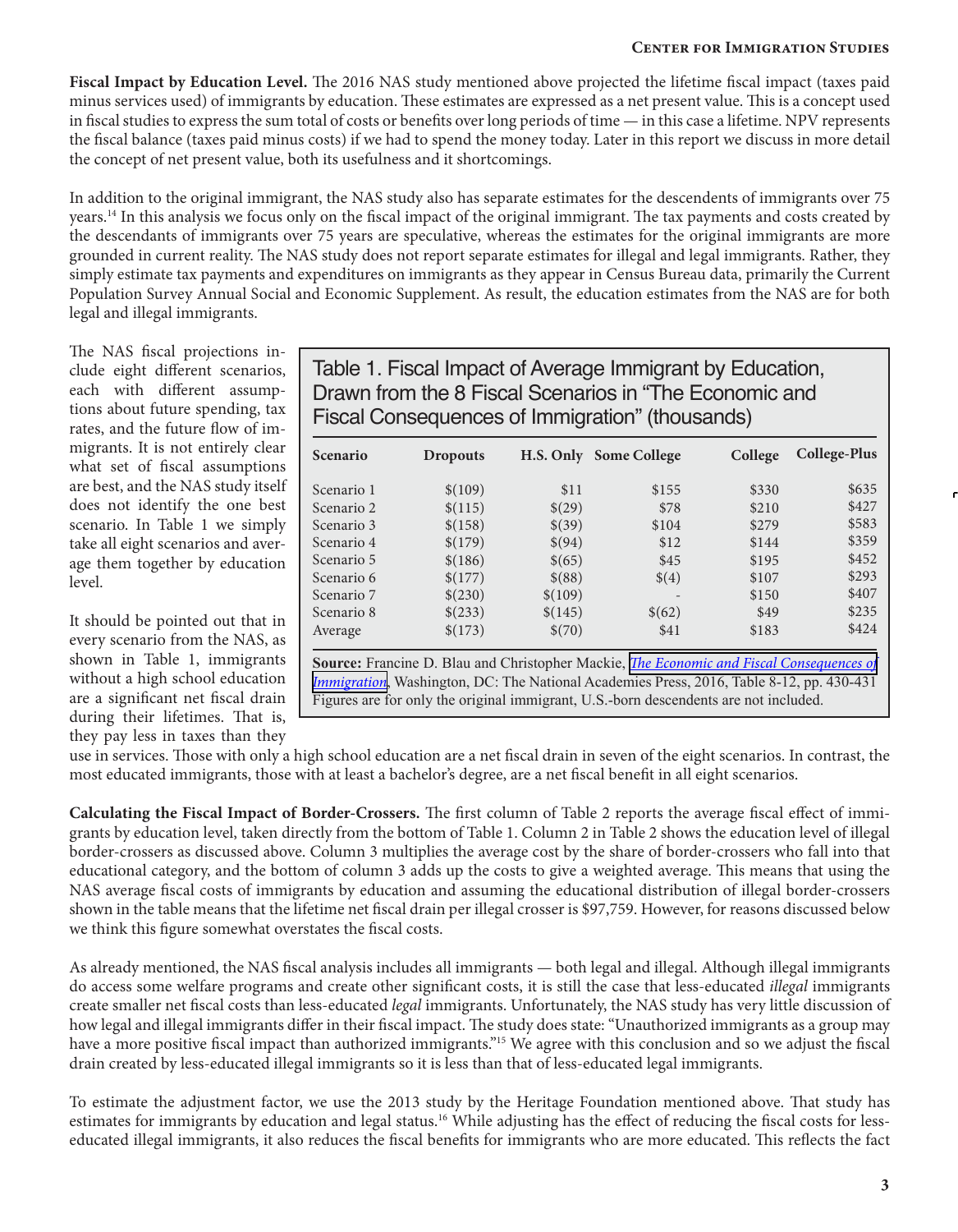### Table 2. Lifetime Fiscal Impact of Illegal Border-Crossers Only (Excludes Costs for Their Children)

| <b>Education</b> | Lifetime<br><b>Fiscal Balance,</b><br><b>Immigrant-Only</b><br>(From Table 1) | <b>Educational</b><br><b>Attainment</b><br>of Illegal<br><b>Border-Crossers</b> | Fiscal impact of<br><b>Border-Crossers</b><br><b>Weighted by Education</b><br>(Unadjusted) | <b>Adjustment Factor</b><br>for Being Illegal<br>(Reduces Services<br>Used & Tax Payments)* | <b>Fiscal Impact of</b><br><b>Border-Crossers</b><br>Only (Adjusted) |
|------------------|-------------------------------------------------------------------------------|---------------------------------------------------------------------------------|--------------------------------------------------------------------------------------------|---------------------------------------------------------------------------------------------|----------------------------------------------------------------------|
| Less than H.S.   | \$(173,375)                                                                   | 57%                                                                             | \$(98,823.75)                                                                              | 0.676                                                                                       | \$(66,824.32)                                                        |
| H.S. Only        | \$(69,750)                                                                    | 27%                                                                             | \$(18,832.50)                                                                              | 0.799                                                                                       | \$(15,041.54)                                                        |
| Some College     | \$41,000                                                                      | 10%                                                                             | \$4,100.00                                                                                 | 0.893                                                                                       | \$3,659.88                                                           |
| Bachelor's       | \$183,000                                                                     | 4%                                                                              | \$7,320.00                                                                                 | 0.221                                                                                       | \$1,614.20                                                           |
| Bachelor's-Plus  | \$423,875                                                                     | 2%                                                                              | \$8,477.50                                                                                 | 0.221                                                                                       | \$1,869.45                                                           |
|                  | <b>Unadjusted Costs of Illegal</b>                                            |                                                                                 |                                                                                            | <b>Adjusted Costs of Illegal</b>                                                            |                                                                      |
|                  | <b>Border-Crossers</b>                                                        |                                                                                 | \$(97,759)                                                                                 | <b>Border-Crossers</b>                                                                      | \$(74,722)                                                           |

that while higher-skilled illegal immigrants are assumed to create a fiscal surplus, they often are unable to find work commensurate with their education level because of their legal status and so have to work at lower paying jobs. As a result they do not have as large a positive impact on public coffers as their legal counterparts. Since there are relatively few illegal border crossers in the higher education categories, adjusting for the most educated crossers makes only a modest difference to the results.

The right lower corner of Table 2 shows that the fiscal costs of border-crossers, including the adjustment, is \$74,722. Adjusting does significantly reduce the fiscal costs — by 23.6 percent. However, it is still the case that every 100,000 individuals who cross the border illegally cost taxpayers nearly \$7.5 billion. It must be remembered that these are the present values of the lifetime net fiscal costs (taxes paid minus services used) for illegal border-crossers only, with no costs for their children or descendants.

**Do Net Present Values Make Sense?** Net present values are created by reducing or "discounting" costs or benefits in the future based on how long in the future they take place. Page 325 of the NAS study states that they used a 3 percent annual discount rate, which is common in this kind of analysis. So, for example, the fiscal balance (whether a net drain or benefit) an immigrant creates two years after arrival is reduced by about 6 percent. After 10 years the amount is reduced by about 26 percent, and at 20 years the discount is 45 percent. This means events that occur further in the future have a smaller impact on the total costs or benefits today. Comparing the net present value fiscal costs of illegal border-crossers to the costs of a wall can be seen as reasonable because the wall has to be paid for up front while the fiscal drain accrues over time. Using an NPV makes the costs of the wall and illegal border-crossers more comparable.

The primary downside of using NPVs for fiscal estimates is that it masks the size of future outlays created by less-educated illegal border-crossers. For example, using a 3 percent annual discount rate, as the NAS study does, means that if an illegal immigrant creates a net fiscal burden of \$10,000 in the 23rd year of the projection, it will be reported and added to the total NPV as only \$4,900 because of discounting. Without discounting, the actual outlays associated with illegal immigrants are much larger. This fact is worth keeping in mind when looking at the NPVs.

**Making Different Assumptions.** There are four key variables in the above calculations. The first is whether to include the children of illegal crossers. Many of the descendants of less-educated immigrants struggle, earning low wages and using a good deal in public services. If we use the NAS study's estimates that include the progeny of immigrants, the fiscal drain increases to \$94,391. But, as already mentioned, the tax payments and costs created by the descendants of immigrants in the NAS study go out 75 years and are speculative. Therefore it makes more sense to focus on the original immigrants only.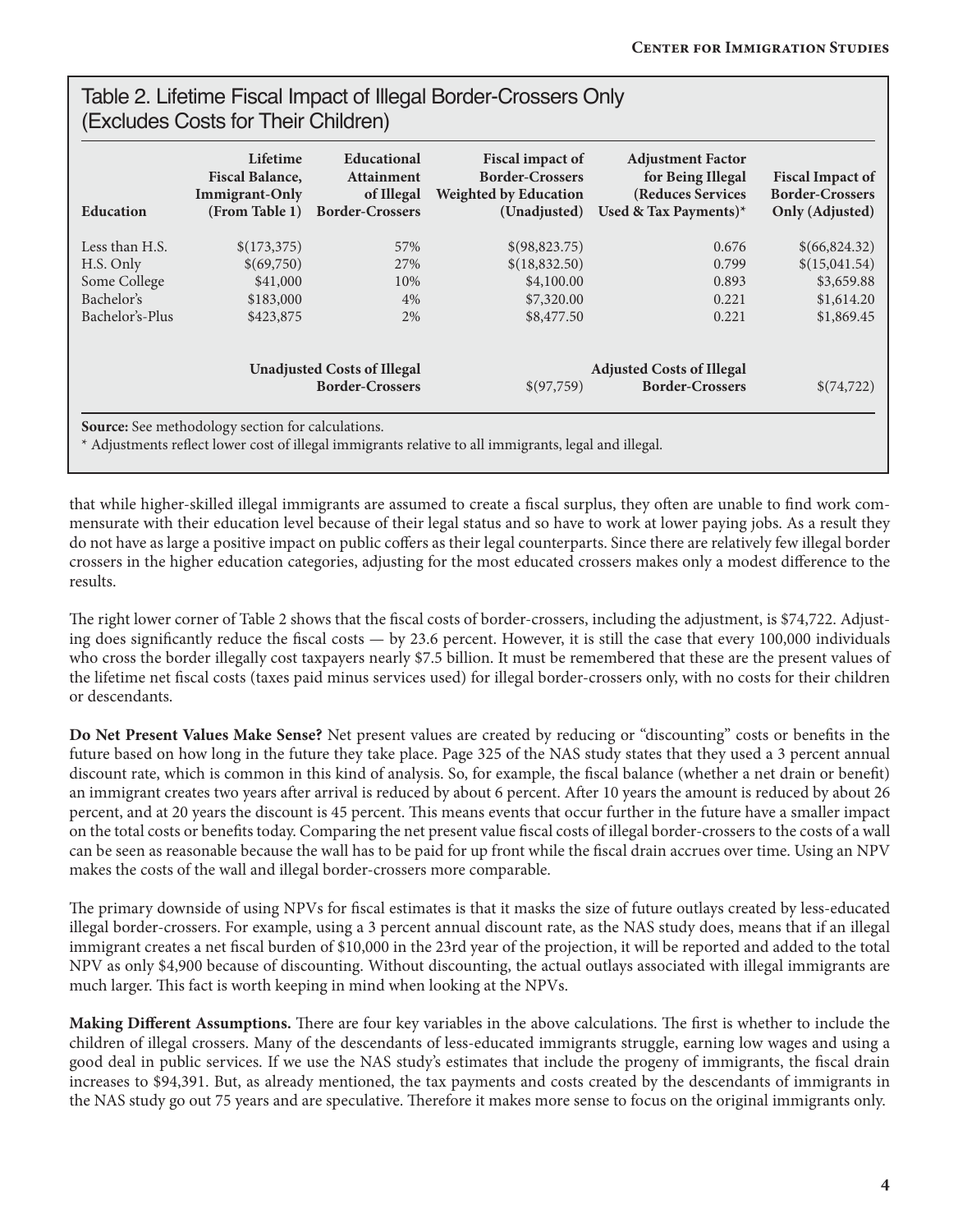#### **Center for Immigration Studies**

The second question is what fiscal scenario from the NAS study should be used. (All the scenarios are shown in Table 1 of this report.) Scenario 1 makes assumptions that are most favorable to the fiscal impact of immigrants. If we use only this scenario, then the net fiscal costs drop significantly, to \$20,092 for each illegal crosser. While significantly less than our estimates shown in Table 2, which reflect all the NAS scenarios averaged together, the best possible fiscal scenario for immigrants still shows a substantial net cost that would equal \$2 billion for every 100,000 illegal border-crossers. This reflects the fact that even if one makes very favorable assumptions about immigrants it is still the case that less-educated immigrants, which account for most illegal crossers, are a large fiscal drain.

By way of contrast, if we use Scenario 8 from the NAS study, which makes the least favorable fiscal assumptions about immigrants, the net fiscal impact of each border-crosser increases dramatically — to \$125,141, or \$12.5 billion for every 100,000 illegal immigrants. This is a good deal more than when all NAS scenarios are averaged together, as reported in Table 2. But what is important to note is that no matter what NAS scenario is used, there is a significant lifetime net fiscal deficit for illegal border-crossers.

The third key assumption in our estimates is the education level of illegal border-crossers. As already discussed, there is widespread agreement that illegal immigrants are a relatively unskilled population. Further, illegal crossers are the least educated component of illegal immigration because they are mostly from Latin America and because, as already noted, more educated foreign nationals can often qualify for a temporary visa, which they can then overstay. The poor and less educated from Latin America typically have no other realistic option for getting into the United States than surreptitiously crossing the southern border.

If we assume that border-crossers are as educated as Pew estimated for all illegal immigrants, not just border-crossers, the average fiscal cost would still be very large — \$57,778.17 While somewhat less than our estimated cost of \$74,722, it would still mean that each group of 100,000 illegal border-crossers creates a net fiscal cost of more than \$5.8 billion during their lifetimes. Again, Pew's figures show that about three-quarters of illegal immigrants have less than a high school education or only a high school education, and this makes them a large fiscal drain.

Finally, there is the question of the difference between the net fiscal impact of all immigrants (legal and illegal) by education level, which is what the NAS estimated, and the fiscal impact of illegal border-crossers. In Table 2 we adjust the fiscal impact of illegal border-crossers significantly, reducing the costs of less-educated illegal immigrants relative to immigrants of the same education by almost 24 percent. If we more than doubled this reduction to 50 percent for all educational categories, the net fiscal costs of border-crossers would still be \$48,879. Under a 50 percent reduction, each 100,000 illegal immigrants still create a cost of nearly \$5 billion, a very sizeable impact.18 Like the other assumptions, the adjustment factor matters, but the education level of illegal crossers drives the results and the fiscal balance is decidedly negative.

Overall, different assumptions can affect the results. But because the overwhelming share of illegal border-crossers have not completed high school, or have only a high school education, it would require highly implausible assumptions to avoid a substantial net fiscal drain from those who cross the border illegally. In short, illegal border-crossers are a large net fiscal drain because of their education levels and this fact drives the results. Therefore, a border wall would pay for itself even if it only stops a modest fraction of those expected to successfully cross in the next decade.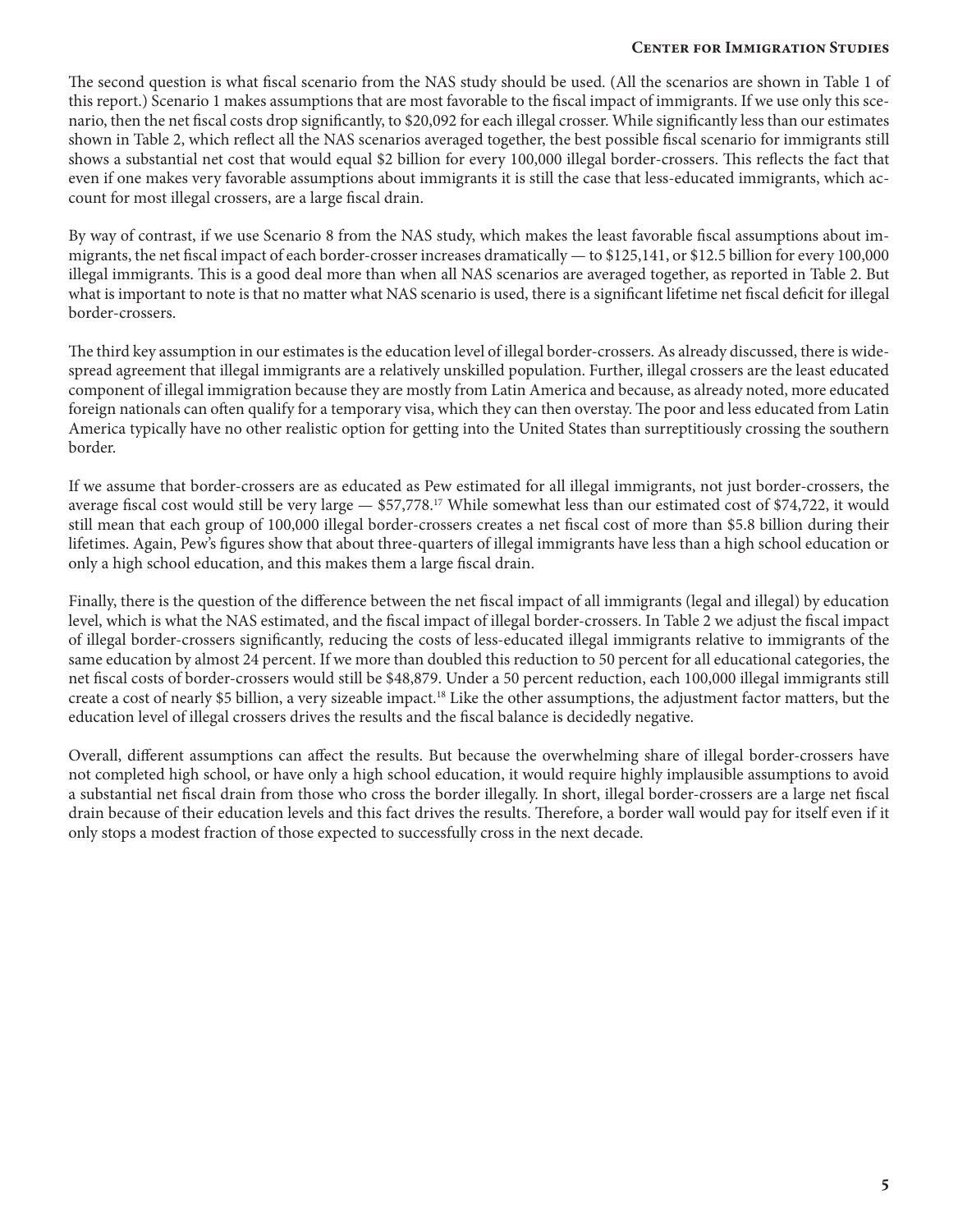## End Notes

<sup>1</sup> There is no one definitive estimate of what a system of barriers, fencing, and walls will cost. The cost depends heavily on what type of system is constructed and the length of that system. Senate Majority Leader Mitch McConnell (R-Ky.) has said Congress would appropriate \$12 to \$15 billion for the wall, though he gave no time frame. As the senator is in a key position of authority to determine appropriations, his estimate seems a useful starting point for estimating what the federal government will spend on the wall. See Kate Drew, ["This is what Trump's border wall could cost"](http://www.cnbc.com/2015/10/09/this-is-what-trumps-border-wall-could-cost-us.html), CNBC, January 26, 2017.

<sup>2</sup> Please see the methodology section of this report for an explanation of how we adjust downward the NAS fiscal cost estimates, which are for both legal and illegal immigrants, to reflect the cost for illegal border-crossers only.

<sup>3</sup> John Whitley et. al., <u>["Assessing Southern Border Security",](http://cis.org/sites/cis.org/files/Border-Crossing-Stats-Report.pdf)</u> Institute for Defense Analysis, May 2016, p. iv, Summary Table. It should be noted that some share of the 1.7 million border-crossers expected in the next 10 years may be people who successfully cross the border more than once. The border study does not have an estimate for the number of individuals who might cross successfully more than one time over a 10-year period. But if that number was perhaps a quarter of the total, then the number of unique border-crossers over a 10-year period would equal about 1.275 million. If this is correct, then a wall would have to stop 13 to 16 percent of illegal crossers in the next 10 years. Alternatively, if 41 percent are the same person successfully crossing more than one time in a 10-year period and the total number of unique crossers was one million, then a border wall would need to stop 16 to 20 percent of crossers to pay for itself.

<sup>4</sup> The NAS does not report the fiscal impact of immigrants with and without the reduction in costs, referred to as discounting by economists. However, if one assumes a 45- or 50-year lifespan for illegal immigrants after they arrive and that the fiscal drain is evenly spread throughout their time in the United States, then the actual average fiscal costs are likely between \$140,000 to \$150,000 — perhaps twice what the costs are when the NPV is used. It must be emphasized that our undiscounted cost estimate is only an educated guess and the actual costs could be higher or lower. Later in this report we discuss in more detail the advantages and disadvantages of using NPV to think about fiscal issues.

5 Francine D. Blau and Christopher Mackie, eds., *[The Economic and Fiscal Consequences of Immigration](https://www.nap.edu/read/23550)*, Washington, DC: The National Academies Press, September 22, 2016, p. 286.

6 James P. Smith and Barry Edmonston, *[The New Americans: Economic, Demographic, and Fiscal Effects of Immigration](https://www.nap.edu/download/5779)*, Washington, DC: The National Academies Press, 1997.

<sup>7</sup> Robert Rector and Jason Richwine, <u>["The Fiscal Cost of Unlawful Immigrants and Amnesty to the U.S. Taxpayer"](http://thf_media.s3.amazonaws.com/2013/pdf/sr133.pdf), Heritage</u> Foundation, May 6, 2013, p. v.

<sup>8</sup> Steven A. Camarota, <u>"The High Cost of Cheap Labor: Illegal Immigration and the Federal Budget", Center for Immigration</u> Studies, August 2004.

<sup>9</sup> Steven A. Camarota, <u>["Immigrants in the United States, 2010: A Profile of America's Foreign-Born Population"](http://cis.org/2012-profile-of-americas-foreign-born-population), Center for</u> Immigration Studies, 2012, p. 69.

<sup>10</sup> Jeffrey S. Passel and D'Vera Cohn, ["A Portrait of Unauthorized Immigrants in the United States"](http://www.pewhispanic.org/files/reports/107.pdf), Pew Hispanic Center, April 14, 2009, Figure 16, p. 11.

<sup>11</sup> A study done for DHS by the Institute for Defense Analysis found that the overwhelming majority of successful border crossers are from Latin America. See John Whitley et. al., ["Assessing Southern Border Security"](http://cis.org/sites/cis.org/files/Border-Crossing-Stats-Report.pdf), Institute for Defense Analysis, May 2016, p. 24.

<sup>12</sup> Less-educated people from developed countries can often enter the United States as tourists without a visa under the Visa Waiver Program. Developing countries are not typically part of the program.